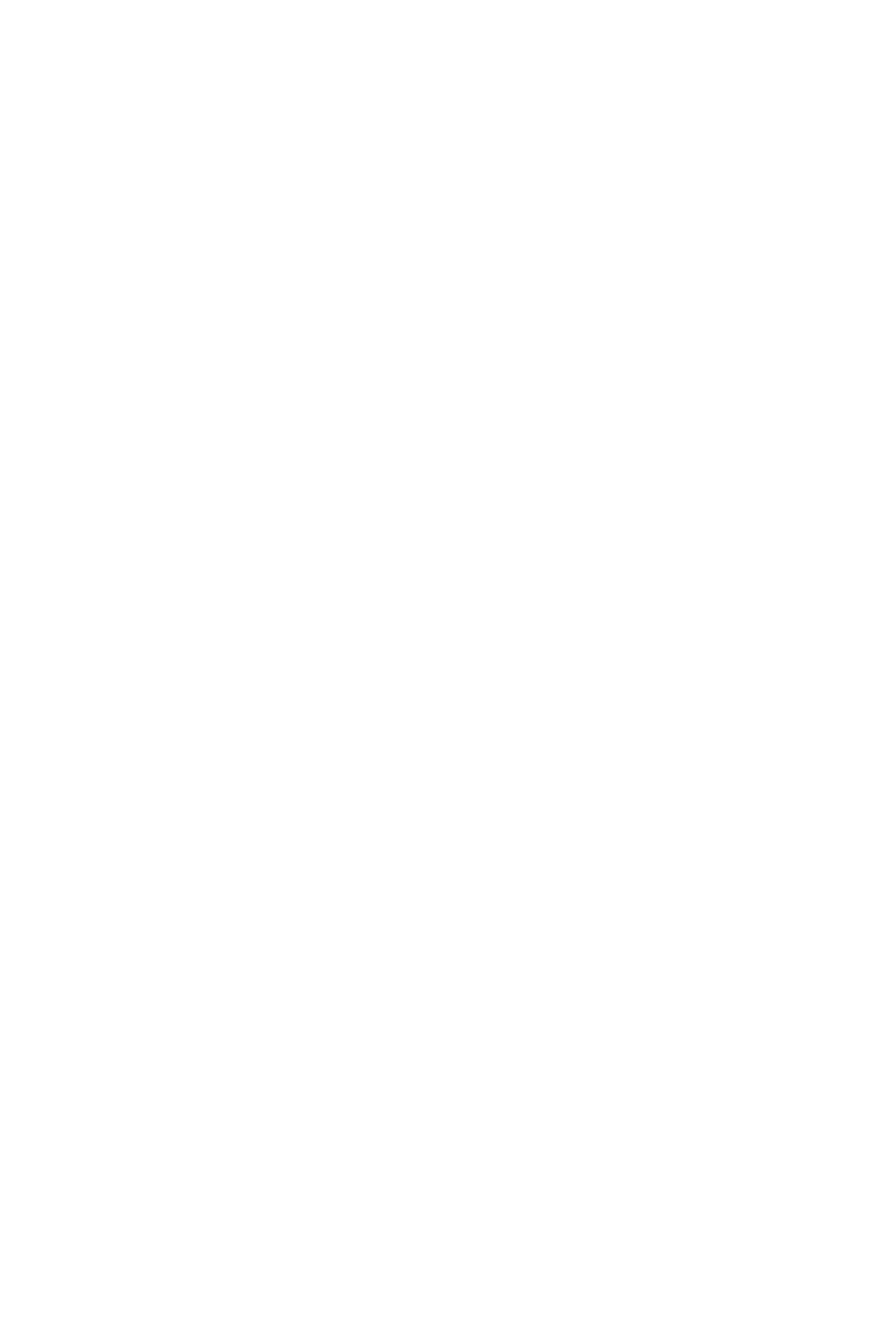a circulatory pattern with a lakeward return flow at higher altitude). These onshore winds moderate surface air temperatures inland.

Lyons (1972) and others have shown that these lake breezes can penetrate about 40 km inland. However, citing Herkoff (1969), Lyons cautions that it is unwise to track lake breeze penetrations by isotherm analysis as surface air modifies rapidly and reaches near-inland values after traveling only a few kilometers. In other words, while lake breeze penetration may extend considerable distances onshore, the temperature moderating effects are often confined to a lesser distance from the shoreline. Similarly, it may be argued that prevailing synoptic winds blowing off of the lake modify surface air temperatures only a few kilometers inland. In the city of Buffalo, consideration must also be given to surface air temperature modifications associated with the urban heat island.

The official weather data for Buffalo, New York are collected by the National Weather Service (NWS) at the Buffalo Niagara International Airport (42.94°N and 78.73°W). This site is located 14 km inland from Lake Erie (Fig. 1). While the NWS site has moved a number of times<sup>1</sup>, the various locations were only located a few blocks from one another, and always about 1.5 km from the Lake Erie waterfront (Fig. 1).

Pre-1943 NWS climate data would have recorded the influence of the station's proximity to Lake Erie. A comparison of NWS climate data for Buffalo prior to 1943 (1914 to 1942) with Lockport, New York (Fig. 1), the closest inland station with an uninterrupted record, reveal that Buffalo experienced a typical lake-effect control, cooler than Lockport during the spring and early summer and warmer than Lockport during fall and winter (Quinn et al. 1982). After the weather station's 1943 move to the inland location, the difference in temperature between Buffalo and Lockport all but disappeared. Quinn et al. (1982) concluded that the lake effect was essentially eliminated from Buffalo's climate record. Prior to the weather station's move to the airport, two years of NWS data (1941 and

1942) were simultaneously collected at both the waterfront (former) and inland (current) sites. As with the Buffalo-Lockport pre-1943 comparison, the simultaneous collections revealed that the lake effect was absent from the inland site (Quinn et al. 1982). However, with the exception of those two years, no data have previously been available for direct comparison between the inland airport site and locations closer to the waterfront.

Air temperature data from a waterfront location were recently found in the log books of the Colonel Ward Pumping Station, located at the confluence of Lake Erie and the Niagara River (Fig. 1). The Colonel Ward Pumping station air temperature data were not available to Quinn et al. (1982) in their assessment of Buffalo's "lost" lake effect. The availability of the post-1942 pumping station temperature data may serve as a proxy for the original NWS downtown location, allowing for a longer-term comparison of waterfront and inland (airport) station temperatures.

Objectives of this paper are: 1) to compare surface air temperature data from Buffalo's current inland weather station with that recorded at the waterfront Colonel Ward Pumping Station in order to determine if the lake effect climatology has been "lost" from the post-1942 temperature record; and 2) to determine if the seasonal and annual temperature means of the inland weather station have been impacted by its move inland.

### **METHODOLOGY**

We obtained air temperature data from the log books of the Colonel Ward Pumping Station.<sup>2</sup> The log book data provide a single daily air temperature recorded continuously (no data gaps) over a period of 60 years (1927 to 1987). The data from 1943 to 1987 (45 years) were used in this study. 3 There is no information on the type of thermometer used, nor of its exposure. Notations in the log books clearly indicate that temperatures were recorded as daily averages. We speculate that air temperatures were taken three times a day, once each shift, and then averaged.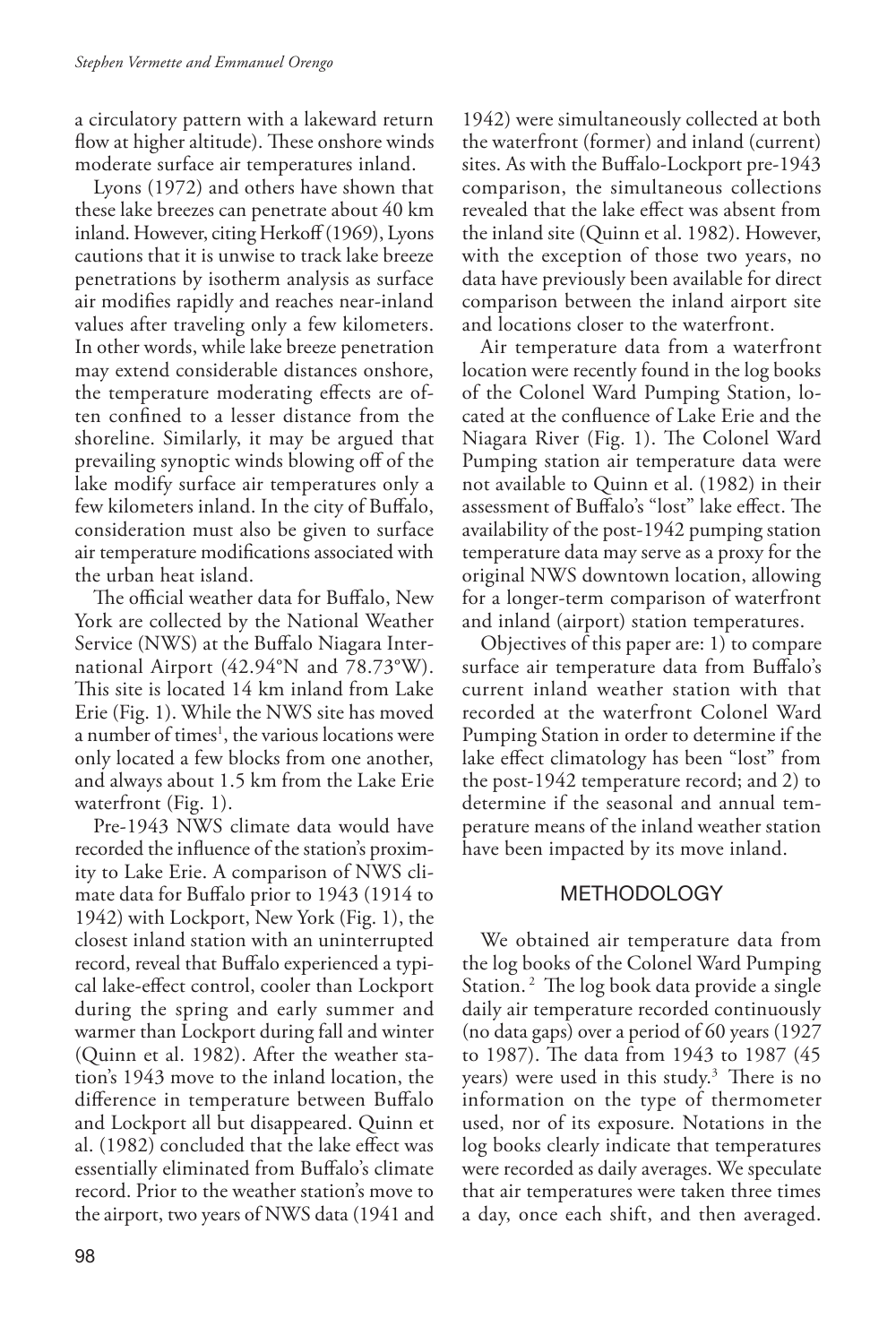

Figure 1. Map of Western New York showing the location of three sources of weather data used in this paper, as well as the pre-1943 NWS downtown site.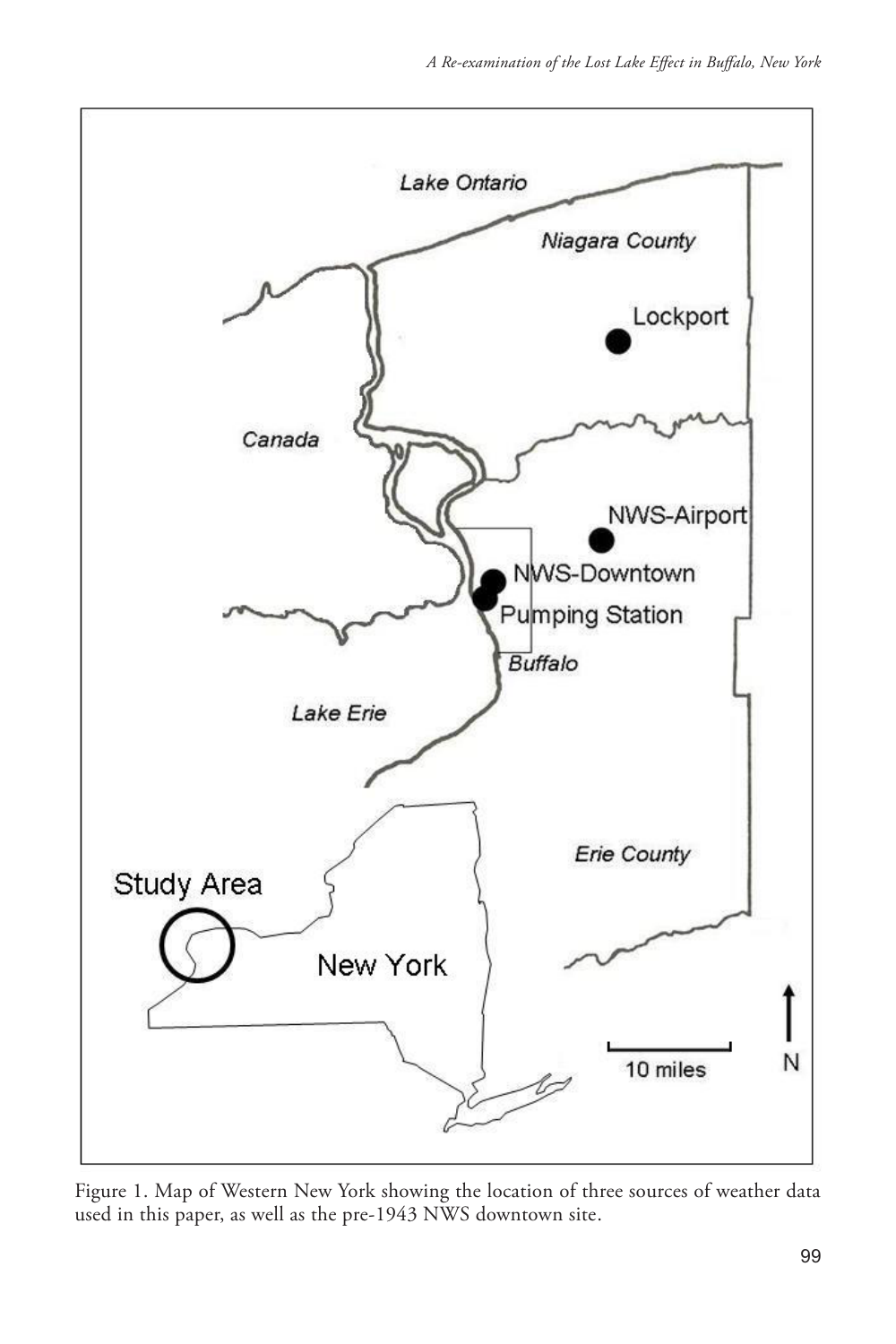Comparisons with NWS temperatures show that the values recorded in the log books are not the same, but are reasonably similar (e.g. within a few degrees), indicating that the data were not simply copied from the NWS record and that the thermometer used was given a proper exposure (i.e. protected from exposure to the sun). Daily averages from the log books were used to calculate annual averages and an average monthly time series. We also obtained monthly air temperatures (1943 to 1987) from the NWS site located inland at the Buffalo Niagara International Airport. Monthly temperature values were taken from Buffalo's NWS web site. 4

The monthly temperature values calculated for the pumping station and obtained from the NWS were calculated from daily averages. However, the daily average temperatures were calculated differently for the two sites. The pumping station daily average temperature is likely based on three single measurements, whereas the NWS daily average is based on hourly averages.

Temperature differences were calculated for each month by subtracting the monthly average temperature as recorded at the airport inland station from those values at the waterfront pumping station (Difference  ${}^{\circ}F =$  Waterfront  ${}^{\circ}F =$  Inland  ${}^{\circ}F$ ) The difference in temperatures F – Inland °F). The difference in temperatures between the two locations is defined here as the "lost lake effect." A negative difference indicates that the waterfront is cooler than the inland (NWS-airport) site. A positive difference indicates that the waterfront is warmer than the inland site.

We created monthly lake-effect graphs for the 45-year study period. Seasonality is discussed in terms of four meteorological seasons: Winter (December – February), Spring (March – May), Summer (June – August), and Autumn (September – November). The significance of the lake effect was determined by a two-tailed paired T-test at a 90% confidence level.

## Monthly Time Series

An examination of the 1943 to 1987 monthly time series, comparing monthly

temperature data between the waterfront and inland sites, shows a level of yearly variability approaching, and sometimes exceeding, 4.0o F. While year-to-year monthly variability in the lake effect is to be expected, the overall direction (positive or negative), with few exceptions, is consistent over the years (Figs. 2-5). Waterfront temperatures during winter months (December, January, and February) are warmer (Fig. 2). By March, temperature differences fluctuate above and below zero, preceding cooler waterfront temperatures in April, May, and June (Figs. 3-4). By July (Fig. 4), temperature differences again fluctuate around zero, preceding warmer waterfront temperatures for August, September, October, and November (Figs. 4-5). These patterns are typical of a lake effect, and their presence in these calculations strongly supports the weakening or absence of a lake effect at the current Buffalo weather station.

A major exception to this pattern occurs from 1943 to 1950 when the spring cooling persists through fall months, ending in November and December. An examination of Lake Erie water temperature (sampled at the water intake of the Colonel Ward pumping station) and Buffalo's air temperature (both sites) trends reveal no obvious clues that help explain this uncharacteristic lake effect behavior.

## Average Monthly Time Series

A comparison of average monthly temperatures between the waterfront and inland sites clearly shows a classic lake breeze along Buffalo's waterfront (Fig. 6). Two data sets are presented: 1943 to 1987 (45 years), and 1951 to 1987 (36 years). The latter data set does not include the uncharacteristically cool period of the 1940's.

During the winter months (December, January, and February) the Lake Erie waterfront air temperatures averaged 0.80°F (45 year record) and 0.93o F warmer (36 year record), respectively, than the current inland site. March is a transition month for both data sets, showing no statistically significant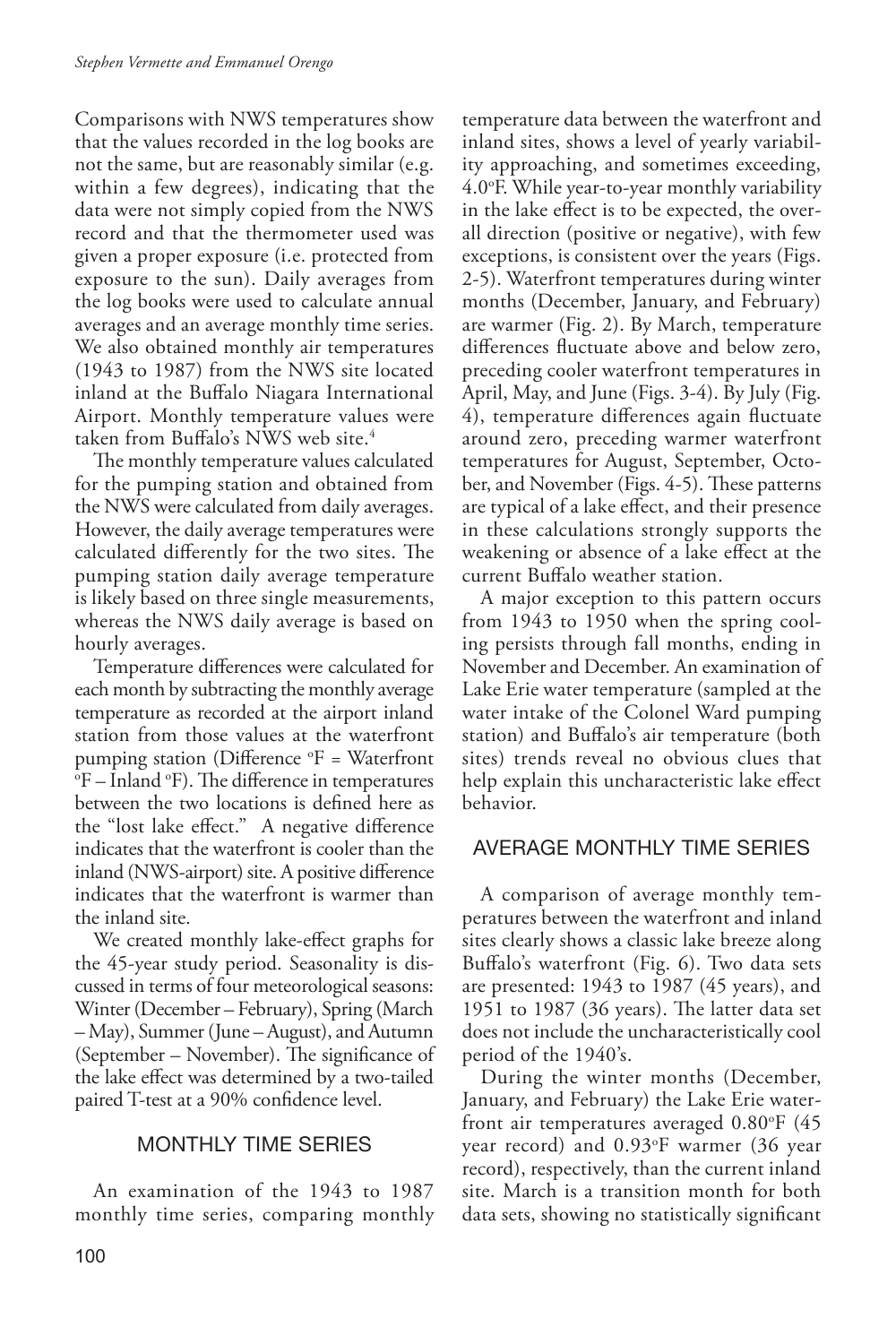

Figure 2. Winter lake effect (December-February). Positive differences indicate a warmer waterfront site, while negative differences indicate a cooler waterfront site.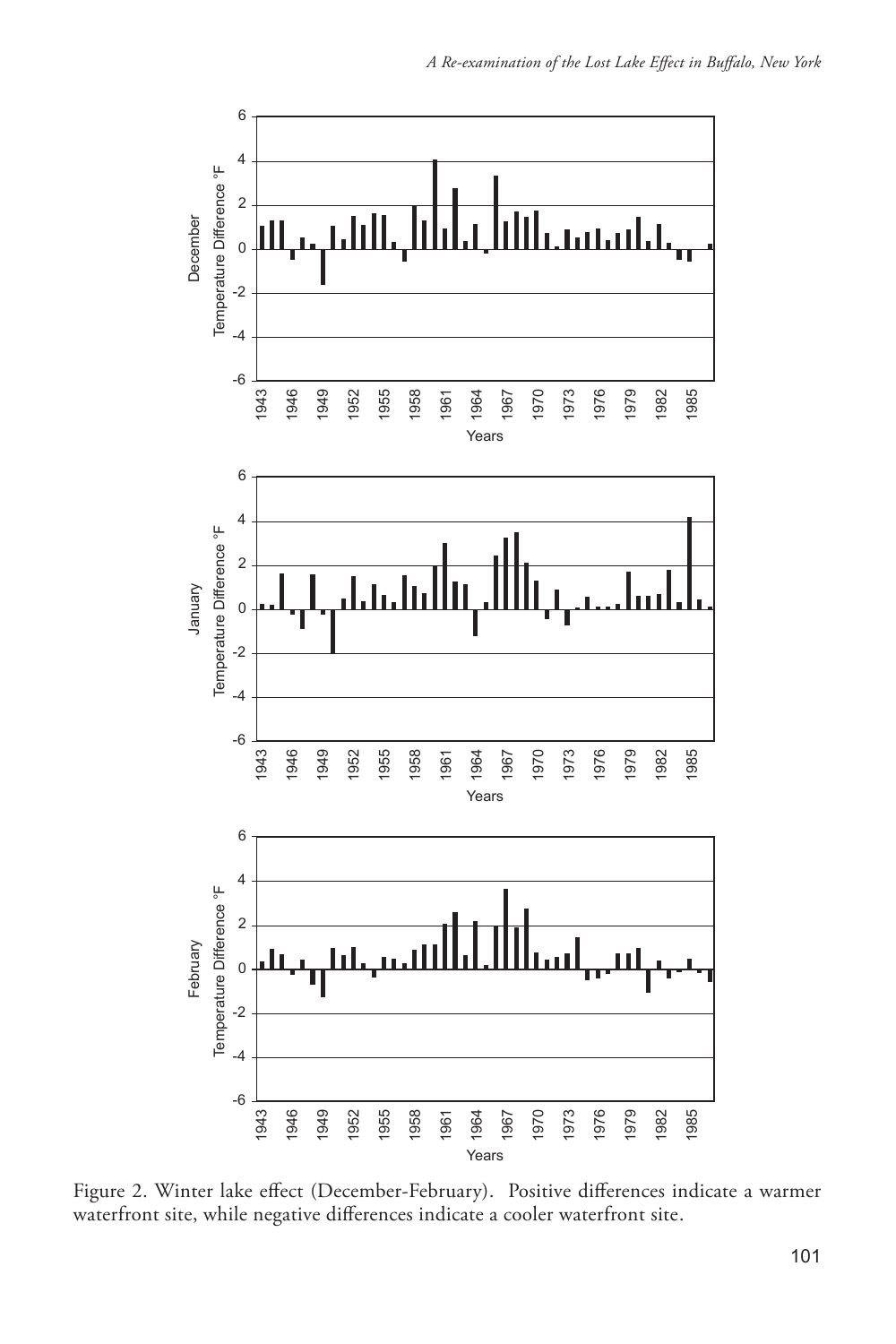

Figure 3. Spring lake effect (March-May). Positive differences indicate a warmer waterfront site, while negative differences indicate a cooler waterfront site.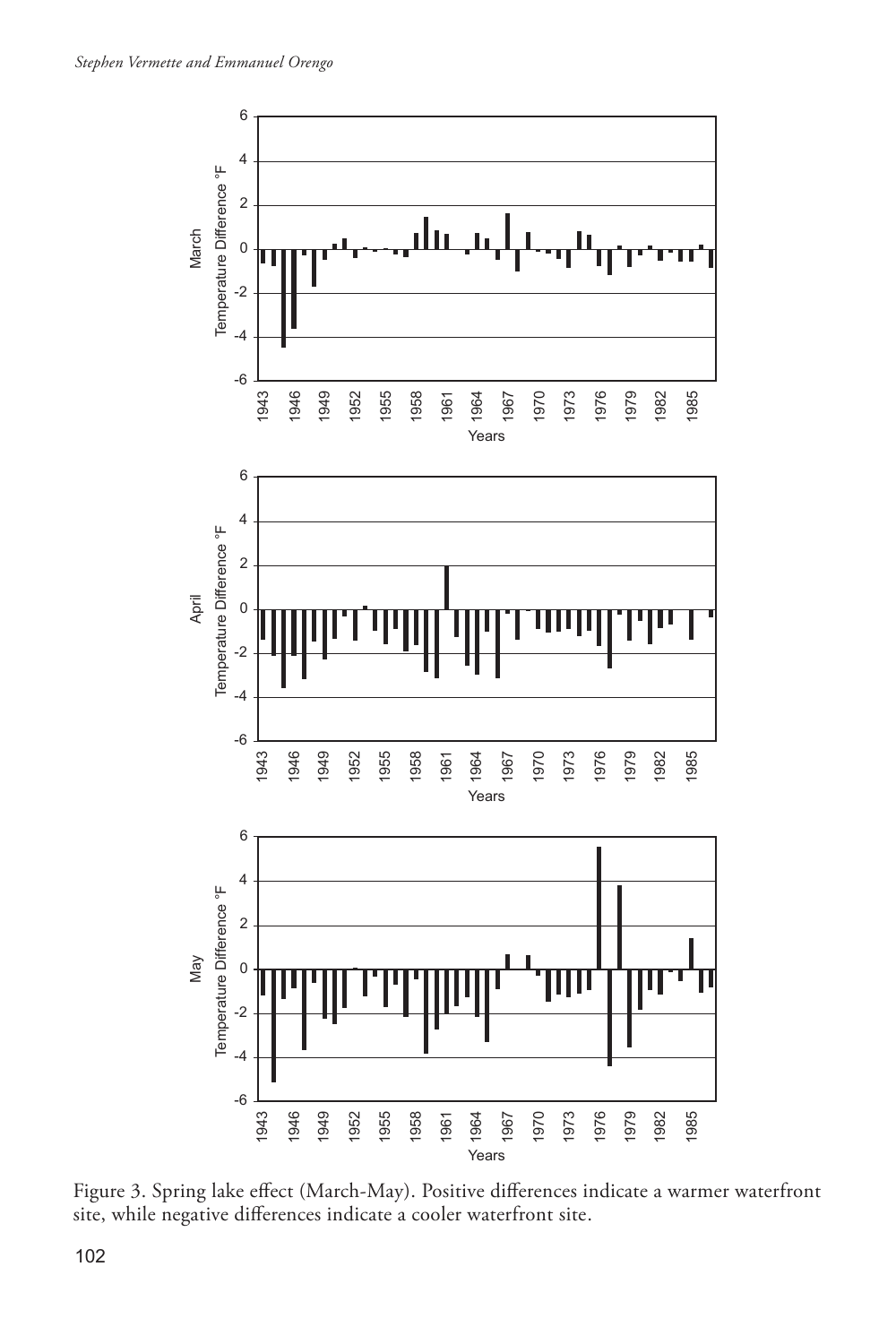

Figure 4. Summer lake effect (June-August). Positive differences indicate a warmer waterfront site, while negative differences indicate a cooler waterfront site.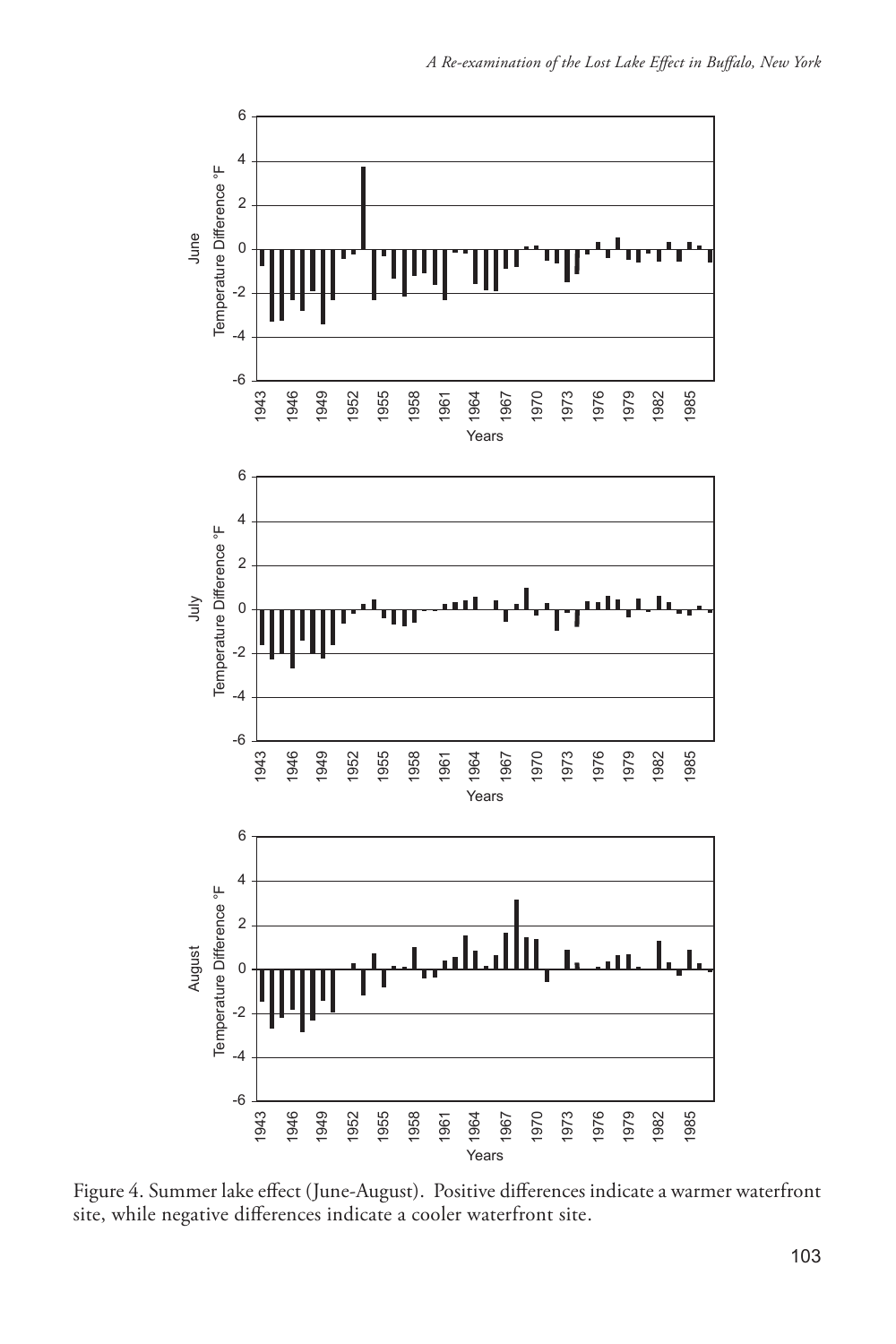

Figure 5. Fall lake effect (September-November). Positive differences indicate a warmer waterfront site, while negative differences indicate a cooler waterfront site.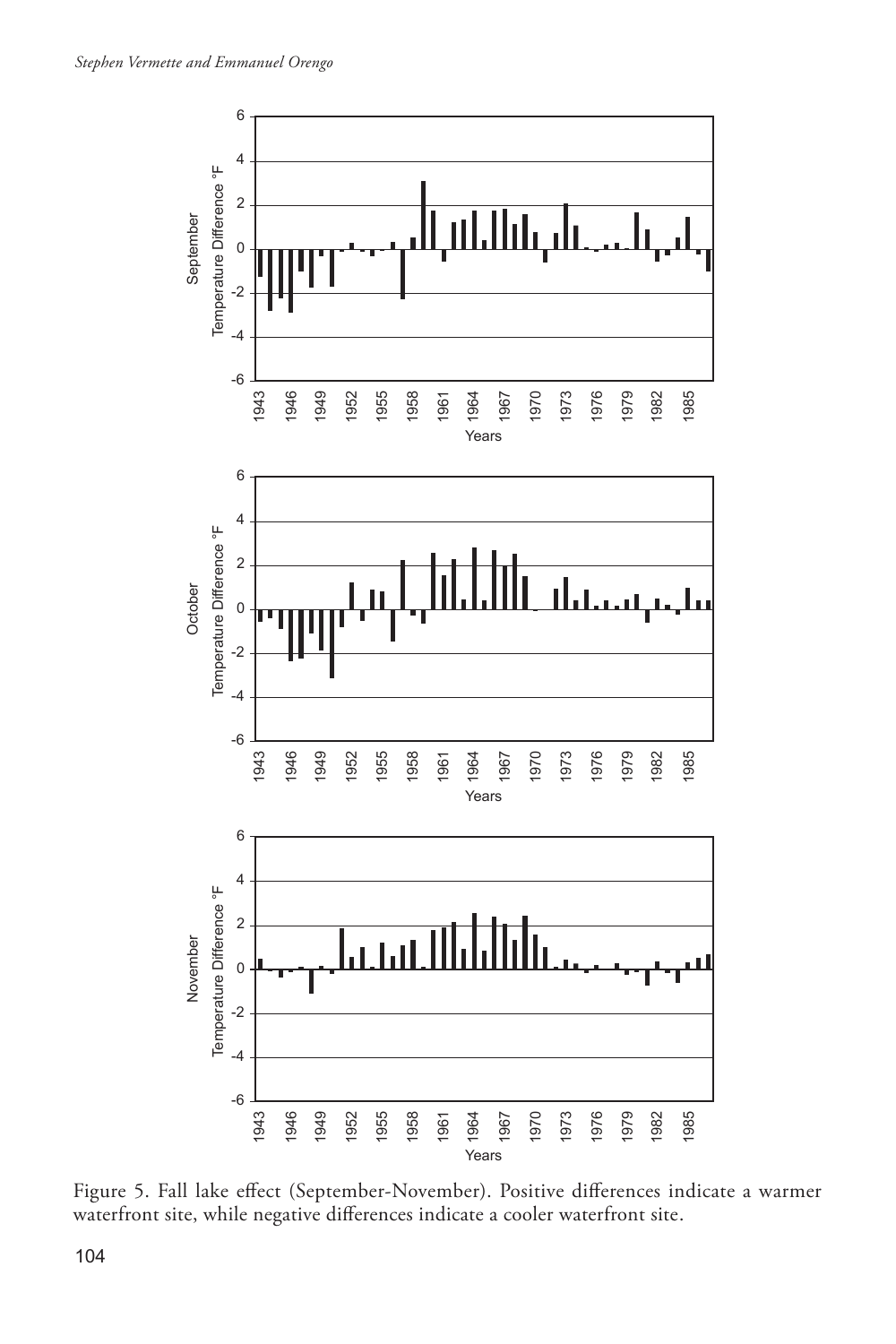

Figure 6. Average Monthly Lake Effect between 1943-1987 and 1951-1987. Positive differences indicate a warmer waterfront site while negative differences indicate a cooler waterfront site. Asterisked months (\*) show significant temperature differences (paired T-test, 90% confidence level).

difference in temperatures between sites (i.e. no lake effect). The months of April, May, and June (spring and early summer) illustrate a reversal in temperatures, where waterfront temperatures are an average -0.75°F and -0.89°F cooler, respectively, than the current inland site. For both data sets, the month of April experiences the most dramatic cooling (-1.33o F and -1.15o F, respectively), with temperature differences steadily decreasing through July (-0.35°F and 0.01°F, respectively). July is a transition month for the 1943-1987 calculation, while August and September are transition months for the 1951-1987 calculations. The autumn months (October and November) illustrate warmer temperature differences along the shoreline (averaging 0.52o F and 0.77o F, respectively), and differences peak in December at 0.88°F and 0.98°F, respectively. The lake effect was statistically significant at the 90% confidence level for the months of January, February,

April, May, June, October, November, and December for both datasets. July showed a significant effect in the 1943-1987 calculations, while August and September did in the 1951-1987 period.

The presence of the lake effect in the average monthly time series comparison suggests that it has been lost in the airport's post-1942 temperature record. The inland weather station is cooler by  $0.80$  to  $0.93^{\circ}F$ during late autumn and winter and warmer by 0.75 to 0.89°F in late spring and early summer than if it had remained at the water front. The inland station is 1.15 to 1.33o F warmer during the month of April, and 0.88 to 0.98°F cooler during the month of December, than if it had remained at the waterfront. The months of March and July (transition months) exhibit no difference thus the air temperature record at the inland site is consistent with what would have been recorded at the waterfront site.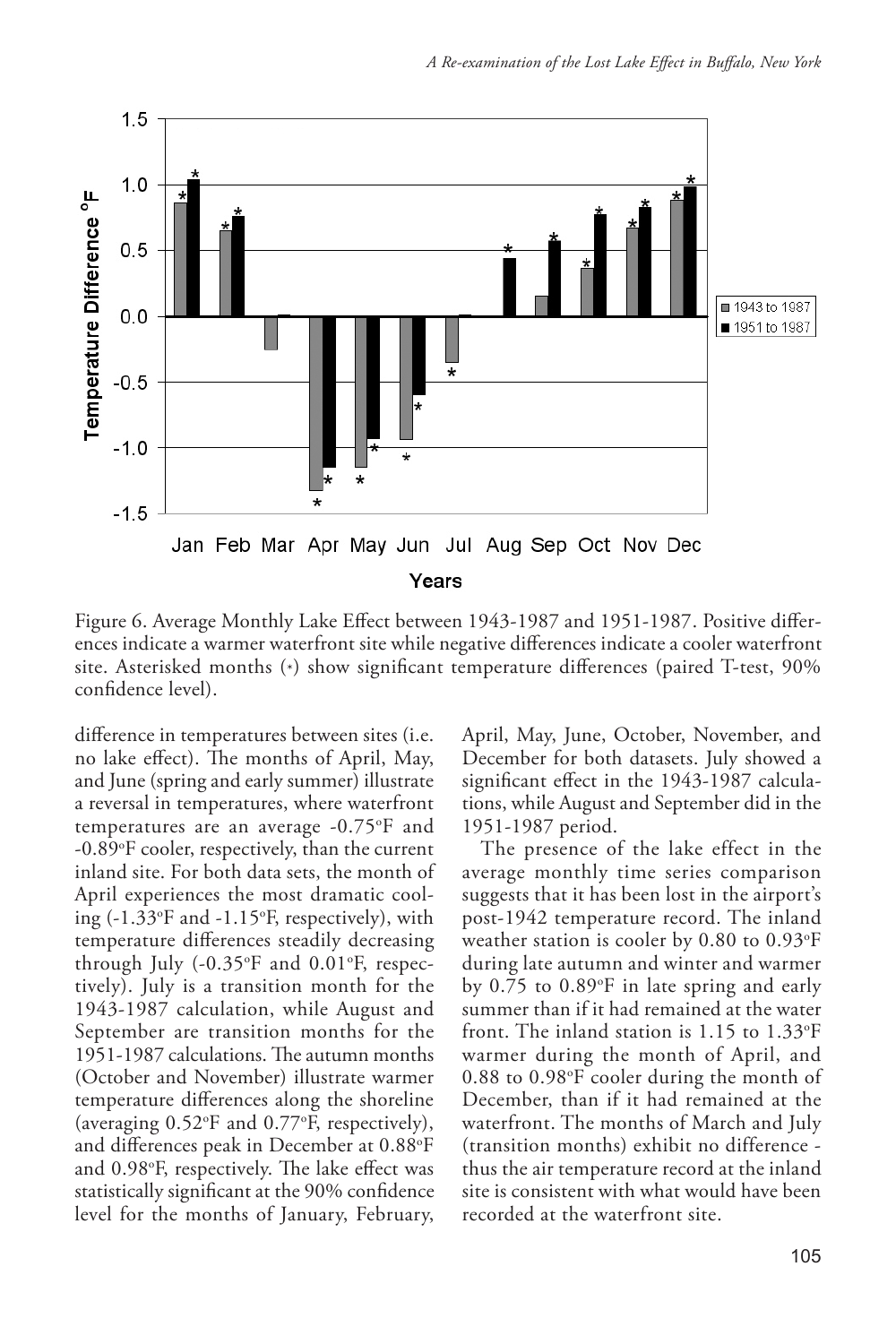While the monthly temperature record (with the exception of March and July) appears to have been impacted by the weather station's move inland, the annual difference is negligible for the 1943-1987 study period (0.04°F warmer at the inland site), and slightly cooler at the inland site for the 1951-1987 study period (-0.23°F). This net cooling reflects the removal of data from the 1940s and includes the strong waterfront warming associated with the 1960s lake effect. The magnitude of the lost lake effect as determined in this study is in reasonable agreement with earlier studies (Table 1). However, the loss of the Lake Effect has led to a slightly cooler inland air temperature (warmer at the waterfront) that is contrary to the findings of Quinn et al. (1982) who report a slightly warmer Buffalo climate record in its absence (Table 1).

### Decadal Series

While lake effect may be seen as a zero-sum phenomenon at the annual scale, with cooler summers canceling out warmer winters, this is not always the case, and there are decadal trends apparent in the data. The 1940s exhibit the coolest net lake effect of -1.27o F (most distinct in July to October when compared with other decades), while the 1960s appear to exhibit the warmest and most pronounced net lake effect of 0.69°F (Fig. 7). Implications for the inland weather station is that the 1940s air temperature record is warmer than if the station had remained at the waterfront, and the 1960s air temperature record is cooler than if it had remained at the waterfront. The 1950s, 1970s, and 1980s appear to exhibit a net lake effect hovering around zero (Fig. 7). In other words, the lost

| <b>Month</b> | <b>This Study</b><br>1943-1987 | <b>This Study</b><br>1951-1987 | 1941 & 1942<br>Simultaneous<br>Measurements* | Lockport<br>1914-1942<br>Comparison<br>with Buffalo <sup>#</sup> |
|--------------|--------------------------------|--------------------------------|----------------------------------------------|------------------------------------------------------------------|
| January      | 0.86                           | 1.04                           | 0.22                                         | 0.11                                                             |
| February     | 0.65                           | 0.76                           | 0.79                                         | 0.00                                                             |
| March        | $-0.25$                        | 0.01                           | $-0.50$                                      | $-0.59$                                                          |
| April        | $-1.33$                        | $-1.15$                        | $-1.49$                                      | $-1.60$                                                          |
| May          | $-1.15$                        | $-0.93$                        | $-1.98$                                      | $-1.80$                                                          |
| June         | $-0.94$                        | $-0.60$                        | $-1.10$                                      | $-1.01$                                                          |
| July         | $-0.35$                        | 0.01                           | $-0.90$                                      | $-0.50$                                                          |
| August       | $-0.01$                        | 0.44                           | 0.31                                         | 0.20                                                             |
| September    | 0.15                           | 0.57                           | 0.50                                         | 0.20                                                             |
| October      | 0.36                           | 0.77                           | 0.50                                         | 0.79                                                             |
| November     | 0.67                           | 0.83                           | 0.40                                         | 0.20                                                             |
| December     | 0.88                           | 0.98                           | 0.20                                         | 0.31                                                             |
| Annual       | $-0.04$                        | 0.23                           | $-0.24$                                      | $-0.31$                                                          |

Table 1. Lake Effect on Buffalo's Air Temperatures (°F) as indicated by differences in waterfront and inland (airport) locations (waterfront minus airport).

\* 1941 and 1942 simultaneous measurements (Quinn et al., 1982)

<sup># 1914</sup> to 1942 comparison between Buffalo, NY and Lockport, NY (Quinn et al., 1982)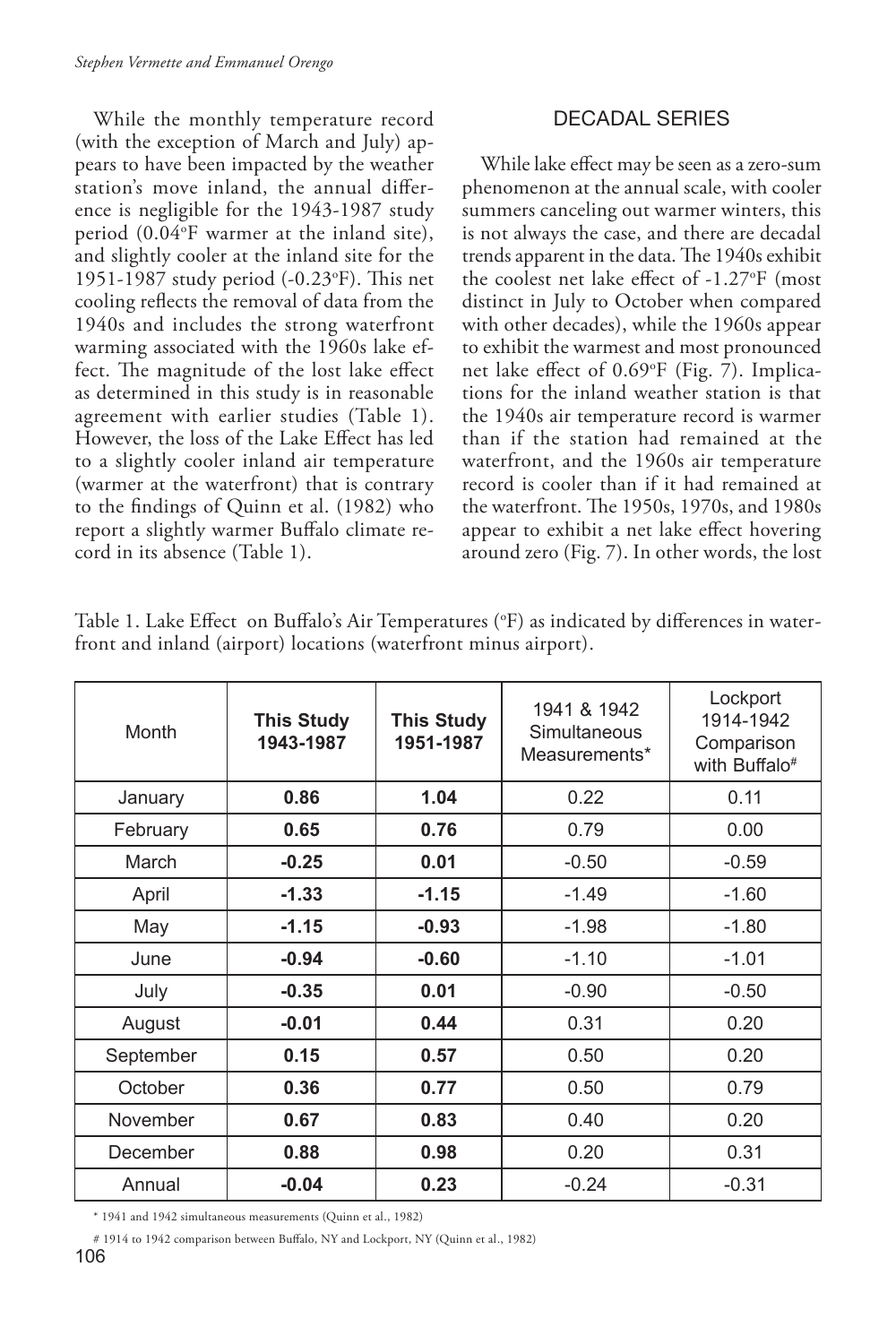

Figure 7. Decadal Lake Effect. Positive differences indicate a warmer waterfront site, while negative differences indicate a cooler waterfront site.

lake effect had a minimal impact on the annual mean temperature record during these three decades.

#### **CONCLUSION**

 Differences in average monthly temperatures between the waterfront Colonel Ward Pumping Station and the inland NWS location at the Buffalo Niagara International Airport support the earlier claim by Quinn et al. (1982) that the move of the NWS to the current airport location has resulted in the loss of the lake effect in Buffalo's post-1942 climate record.

The character and magnitude of the lost lake effect can be described as one with winter months that would have averaged 0.80°F to 0.93°F warmer than the current Buffalo record. Spring and early summer temperatures would have averaged - 0.75o F to -0.89°F cooler than the current Buffalo record, with the month of April experiencing

the greatest cooling (-1.15°F to -1.33°F). The autumn months would have averaged  $0.52^{\circ}\mathrm{F}$ to 0.77o F warmer than the current Buffalo record, peaking in the early winter month of December (0.88°F and 0.98°F). March and July (and August and September to a lesser degree) appear as transition months having the least impact on the post-1942 climate record.

Within the 1943 to 1987 study period, the impact of the lost lake effect on the annual mean temperature record appears minimal (-0.04o F) as temperature gains in one season are lost in another, although this difference is dependent on the decades studied. The 1950s, 1970s, and 1980s show minimal annual temperature difference (<0.20°F) between the waterfront and inland sites, and thus the move of the NWS inland would have had a minimal impact on the annual climate record during that period. However, the 1940s lake effect would have resulted in an average annual cooling of -1.27o F, while